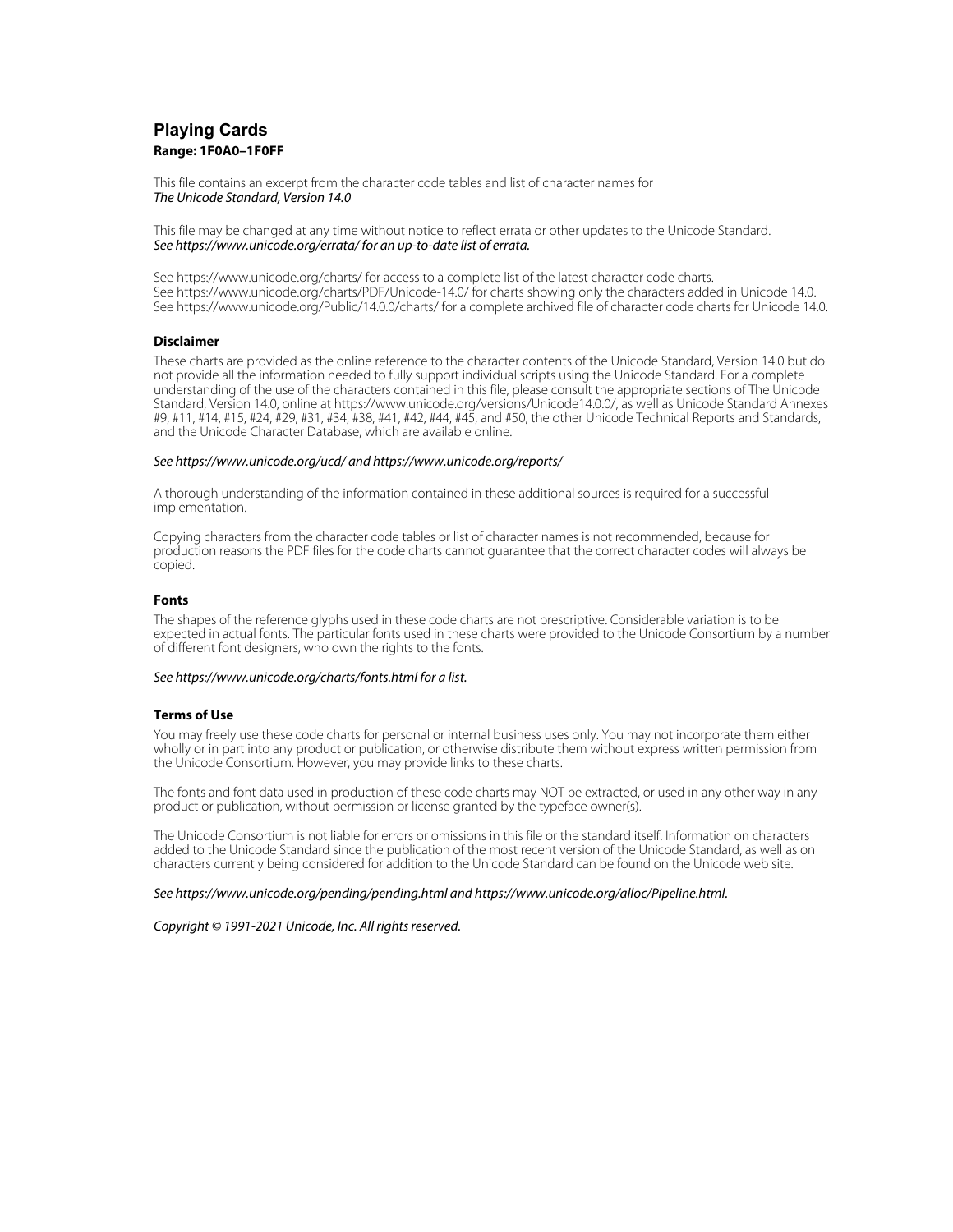|                |                                                 |                                                         |                                                     | 1F0A 1F0B 1F0C 1F0D 1F0E 1F0F                                                                                                                          |                              |             |
|----------------|-------------------------------------------------|---------------------------------------------------------|-----------------------------------------------------|--------------------------------------------------------------------------------------------------------------------------------------------------------|------------------------------|-------------|
| 0              | ▒<br>1F0A0                                      |                                                         |                                                     |                                                                                                                                                        | Ñ<br>1F0E0                   | 1F0F0       |
| 1              | 1F0A1                                           | 1F0B1                                                   | 1F0C1                                               | ÷<br>1F0D1                                                                                                                                             | Ť<br>1F0E1                   | †<br>1F0F1  |
| $\overline{c}$ | $\sqrt{2}$<br>1F0A2                             | 1F0B2                                                   | $\frac{2}{3}$ .<br>1F0C2                            | $\frac{2}{3}$<br>1F0D2                                                                                                                                 | $\mathbf{g}$<br>1F0E2        | Q<br>1F0F2  |
| 3              | 1F0A3                                           | 1F0B3                                                   | $\ddot{\phantom{0}}$<br>1F0C3                       | $\begin{array}{c}\n\overline{\bullet} \\ \overline{\bullet} \\ \overline{\bullet} \\ \overline{\bullet} \\ \overline{\bullet} \\ \end{array}$<br>1F0D3 | Â<br>1F0E3                   | ₩<br>1F0F3  |
| 4              | $\frac{1}{2}$ .<br>$\bullet$ $\bullet$<br>1F0A4 | ÷. v<br>$\triangle$ $\triangle$<br>1F0B4                | $\overline{\cdots}$<br>$\bullet$ $\bullet$<br>1F0C4 | $24 - 4$<br><u>* *:</u><br>1F0D4                                                                                                                       | <u>ጵ</u><br>1F0E4            | U,<br>1F0F4 |
| 5              | ∐∗<br>$\bullet$ $\bullet$ ;<br>1F0A5            | $\begin{bmatrix} 1 & 0 \\ 0 & 1 \end{bmatrix}$<br>1F0B5 | $\ddot{\cdot}$<br>1F0C5                             | 14 A<br>* *: <br>1F0D5                                                                                                                                 | ħ<br>1F0E5                   | Ħ<br>1F0F5  |
| 6              | $\sim$ 4.<br>ه ه<br>* *: <br>1F0A6              | $\ddot{\ddot{\cdot}}$<br><br>1F0B6                      | ¦:• ∙<br>$\bullet$ $\bullet$<br>1F0C6               | $4.4^{0}$<br>$\frac{1}{1}$<br>1F0D6                                                                                                                    | ☆<br>1F0E6                   |             |
| 7              | ⊺∙∗<br>$\bullet$ $\bullet$ $\dagger$<br>1F0A7   | $\bullet$ $\bullet_i^*$<br>1F0B7                        | $\bullet$ $\bullet$ $\bullet$<br>1F0C7              | ه ۲۰<br>$+ + +$<br>1F0D7                                                                                                                               | 1F0E7                        |             |
| 8              | $\ddot{\ddot{\cdot}}$<br>1F0A8                  | $\mathbf{v}$<br>1F0B8                                   | 1F0C8                                               | ł,<br>1F0D8                                                                                                                                            | 2<br>1F0E8                   |             |
| 9              | $\ddot{\ddot{\cdot}}$<br>1F0A9                  | 1F0B9                                                   | <b>E</b><br>1F0C9                                   | H.<br>1F0D9                                                                                                                                            | 1F0E9                        |             |
| Α              | 1FUAA                                           | <b>1FUBA</b>                                            | 1FUGA                                               | 1FUDA                                                                                                                                                  | 1FUEA                        |             |
| B              | <u>r</u><br>1F0AB                               | 1F0BB                                                   | 图<br>1F0CB                                          | 1F0DB                                                                                                                                                  | $\circledast$<br>1F0EB       |             |
| С              | É.<br>1F0AC                                     | E,<br>1F0BC                                             | E,<br>1F0CC                                         | é,<br>1F0DC                                                                                                                                            | ₫<br>1F0EC                   |             |
| D              | N<br>1F0AD                                      | iä,<br>1F0BD                                            | ē,<br>1F0CD                                         | 1F0DD                                                                                                                                                  | $\frac{4}{\Lambda}$<br>1F0ED |             |
| E              | E<br>1F0AE                                      | E<br>1F0BE                                              | þ.<br>1F0CE                                         | E<br>1F0DE                                                                                                                                             | $\hat{\bm{X}}$<br>1F0EE      |             |
| F              |                                                 | 1F0BF                                                   | ત્રીજ<br>1F0CF                                      | ÿ<br>1F0DF                                                                                                                                             | Ĥ<br>1F0EF                   |             |

The Unicode Standard 14.0, Copyright © 1991-2021 Unicode, Inc. All rights reserved.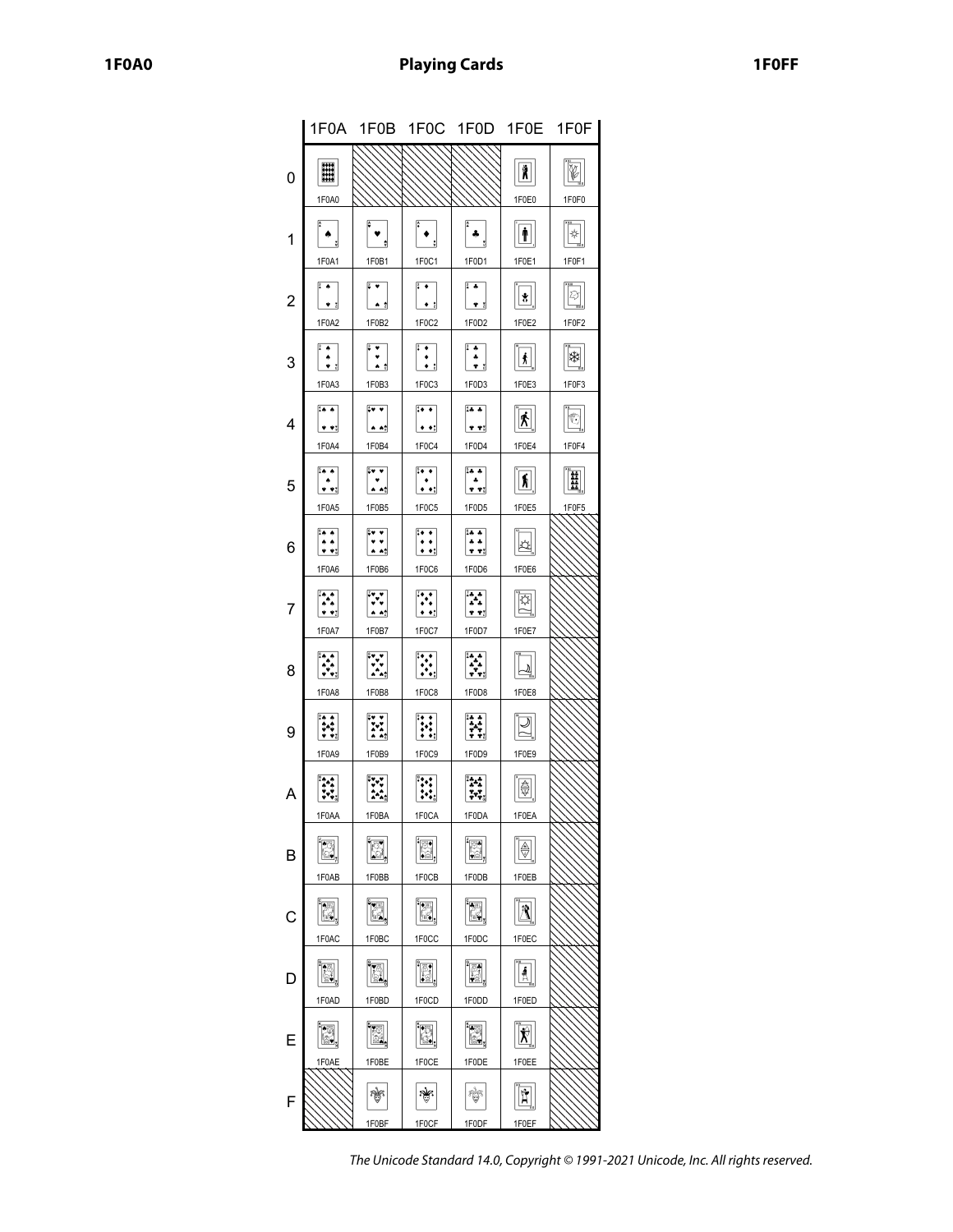These characters are used to represent the 52-card and 56 card variants of modern playing cards, as well as the 56-card Minor Arcana of the Western Tarot. The glyphs shown in the charts have only a symbolic and schematic equivalence to particular varieties of actual playing cards.

# **Back of card**

| 1F0A0                          | н                                      | PLAYING CARD BACK                                                                    |  |  |  |  |  |  |
|--------------------------------|----------------------------------------|--------------------------------------------------------------------------------------|--|--|--|--|--|--|
| Spades or swords               |                                        |                                                                                      |  |  |  |  |  |  |
| 1F0A1<br>1F0A2                 | Ŀ.<br>$\Box$                           | PLAYING CARD ACE OF SPADES<br>PLAYING CARD TWO OF SPADES                             |  |  |  |  |  |  |
| 1F0A3                          | O                                      | PLAYING CARD THREE OF SPADES                                                         |  |  |  |  |  |  |
| 1F0A4                          | $\begin{bmatrix} 1 \\ 1 \end{bmatrix}$ | PLAYING CARD FOUR OF SPADES                                                          |  |  |  |  |  |  |
| 1F0A5                          | ⊞                                      | PLAYING CARD FIVE OF SPADES                                                          |  |  |  |  |  |  |
| 1F0A6                          | E                                      | PLAYING CARD SIX OF SPADES                                                           |  |  |  |  |  |  |
| 1F0A7                          | 冨                                      | PLAYING CARD SEVEN OF SPADES                                                         |  |  |  |  |  |  |
| 1F0A8                          | Z                                      | PLAYING CARD EIGHT OF SPADES                                                         |  |  |  |  |  |  |
| 1F0A9                          | N                                      | PLAYING CARD NINE OF SPADES                                                          |  |  |  |  |  |  |
| 1F0AA                          | E                                      | PLAYING CARD TEN OF SPADES                                                           |  |  |  |  |  |  |
| 1F0AB                          | d                                      | PLAYING CARD JACK OF SPADES<br>= valet, Bube, Unter, Page, fante<br>= page of swords |  |  |  |  |  |  |
| 1F0AC                          | r.                                     | PLAYING CARD KNIGHT OF SPADES                                                        |  |  |  |  |  |  |
|                                |                                        | = chevalier, Ober, Ritter, cavall, cavaliere<br>= knight of swords                   |  |  |  |  |  |  |
| 1F0AD                          | id.                                    | PLAYING CARD QUEEN OF SPADES                                                         |  |  |  |  |  |  |
|                                |                                        | = dame, Dame, Königin, regina<br>= queen of swords                                   |  |  |  |  |  |  |
| 1F0AE                          | e.                                     | PLAYING CARD KING OF SPADES                                                          |  |  |  |  |  |  |
|                                |                                        | = roi, König, re                                                                     |  |  |  |  |  |  |
|                                |                                        | = king of swords                                                                     |  |  |  |  |  |  |
| <b>Hearts or cups</b>          |                                        |                                                                                      |  |  |  |  |  |  |
| 1F0B1                          | H.                                     | PLAYING CARD ACE OF HEARTS                                                           |  |  |  |  |  |  |
| 1F0B2                          | $\square$                              | PLAYING CARD TWO OF HEARTS                                                           |  |  |  |  |  |  |
| 1F0B3                          | D,                                     | PLAYING CARD THREE OF HEARTS                                                         |  |  |  |  |  |  |
| 1F0B4                          | $\Box$                                 | PLAYING CARD FOUR OF HEARTS                                                          |  |  |  |  |  |  |
| 1F0B5                          | $\square$                              | PLAYING CARD FIVE OF HEARTS                                                          |  |  |  |  |  |  |
| 1F0B6                          | E                                      | PLAYING CARD SIX OF HEARTS                                                           |  |  |  |  |  |  |
| 1F0B7<br>1F0B8                 | E<br>$\Box$                            | PLAYING CARD SEVEN OF HEARTS<br>PLAYING CARD EIGHT OF HEARTS                         |  |  |  |  |  |  |
| 1F0B9                          | E                                      | PLAYING CARD NINE OF HEARTS                                                          |  |  |  |  |  |  |
| 1F0BA                          | E                                      | PLAYING CARD TEN OF HEARTS                                                           |  |  |  |  |  |  |
| 1F0BB                          | ß,                                     | PLAYING CARD JACK OF HEARTS                                                          |  |  |  |  |  |  |
| 1F0BC                          | e,                                     | PLAYING CARD KNIGHT OF HEARTS                                                        |  |  |  |  |  |  |
| 1F0BD                          | d                                      | PLAYING CARD OUEEN OF HEARTS                                                         |  |  |  |  |  |  |
| 1F0BE                          | r.                                     | PLAYING CARD KING OF HEARTS                                                          |  |  |  |  |  |  |
| Joker                          |                                        |                                                                                      |  |  |  |  |  |  |
| 1F0BF                          | 會                                      | PLAYING CARD RED JOKER                                                               |  |  |  |  |  |  |
|                                |                                        | • used as the third joker                                                            |  |  |  |  |  |  |
|                                |                                        | <b>Diamonds or pentacles</b>                                                         |  |  |  |  |  |  |
| 1F0C1                          | $\lceil \cdot \rceil$                  | PLAYING CARD ACE OF DIAMONDS                                                         |  |  |  |  |  |  |
| 1F <sub>0</sub> C <sub>2</sub> | $\square$                              | PLAYING CARD TWO OF DIAMONDS                                                         |  |  |  |  |  |  |
| 1F <sub>0</sub> C <sub>3</sub> | ı                                      | PLAYING CARD THREE OF DIAMONDS                                                       |  |  |  |  |  |  |
| 1F0C4                          | $\Box$                                 | PLAYING CARD FOUR OF DIAMONDS                                                        |  |  |  |  |  |  |
| 1F0C5                          | O                                      | PLAYING CARD FIVE OF DIAMONDS                                                        |  |  |  |  |  |  |
| 1F0C6                          | E                                      | PLAYING CARD SIX OF DIAMONDS                                                         |  |  |  |  |  |  |
| 1F0C7                          | 圖                                      | PLAYING CARD SEVEN OF DIAMONDS                                                       |  |  |  |  |  |  |
| 1F <sub>0</sub> C <sub>8</sub> | $\overline{\Xi}$                       | PLAYING CARD EIGHT OF DIAMONDS                                                       |  |  |  |  |  |  |
| 1F <sub>0</sub> C <sub>9</sub> | E                                      | PLAYING CARD NINE OF DIAMONDS                                                        |  |  |  |  |  |  |
| 1F0CA                          | 圓                                      | PLAYING CARD TEN OF DIAMONDS                                                         |  |  |  |  |  |  |
| 1F0CB                          | e.                                     | PLAYING CARD JACK OF DIAMONDS                                                        |  |  |  |  |  |  |

| ı | 1F0CD 圖<br>1F0CE               | 園                                  | 1FOCC <b>III</b> PLAYING CARD KNIGHT OF DIAMONDS<br>PLAYING CARD OUEEN OF DIAMONDS<br>PLAYING CARD KING OF DIAMONDS |
|---|--------------------------------|------------------------------------|---------------------------------------------------------------------------------------------------------------------|
|   | Joker                          |                                    |                                                                                                                     |
|   | 1F0CF                          | $\frac{1}{2}$                      | PLAYING CARD BLACK JOKER                                                                                            |
|   | <b>Clubs or wands</b>          |                                    |                                                                                                                     |
|   | 1F0D1                          | F.                                 | PLAYING CARD ACE OF CLUBS                                                                                           |
|   | 1F0D2                          | $\Box$                             | PLAYING CARD TWO OF CLUBS                                                                                           |
|   | 1F <sub>0</sub> D <sub>3</sub> | 围                                  | PLAYING CARD THREE OF CLUBS                                                                                         |
|   | 1F0D4<br>1F0D5                 | $\mathbb{Z}$<br>H                  | PLAYING CARD FOUR OF CLUBS<br>PLAYING CARD FIVE OF CLUBS                                                            |
|   | 1F0D6                          | Ð                                  | PLAYING CARD SIX OF CLUBS                                                                                           |
|   | 1F0D7                          | $\Xi$                              | PLAYING CARD SEVEN OF CLUBS                                                                                         |
|   | 1F0D8                          | 因                                  | PLAYING CARD EIGHT OF CLUBS                                                                                         |
|   | 1F0D9                          | 園                                  | PLAYING CARD NINE OF CLUBS                                                                                          |
|   | 1F0DA                          | 援                                  | PLAYING CARD TEN OF CLUBS                                                                                           |
|   | 1F0DB<br>1F0DC                 | E,<br>图.                           | PLAYING CARD JACK OF CLUBS<br>PLAYING CARD KNIGHT OF CLUBS                                                          |
|   | 1F0DD                          | $\mathbb{E}$                       | PLAYING CARD QUEEN OF CLUBS                                                                                         |
|   | 1F0DE                          | 圖                                  | PLAYING CARD KING OF CLUBS                                                                                          |
|   | Joker                          |                                    |                                                                                                                     |
|   | 1F0DF                          | rigs.                              | <b>PLAYING CARD WHITE JOKER</b><br>• may also be red                                                                |
|   | <b>Trumps</b>                  |                                    |                                                                                                                     |
|   | $1F$ OFO                       | $\sqrt{2}$                         | <b>PLAYING CARD FOOL</b>                                                                                            |
|   | 1F0E1                          | $\vert \vert$                      | PLAYING CARD TRUMP-1                                                                                                |
|   |                                |                                    | • individual                                                                                                        |
|   | 1F0E2                          | $\boxed{\bullet}$                  | <b>PLAYING CARD TRUMP-2</b><br>$\bullet$ childhood                                                                  |
|   | 1F0E3                          | $\boxed{\blacksquare}$             | <b>PLAYING CARD TRUMP-3</b>                                                                                         |
|   |                                |                                    | $\bullet$ youth                                                                                                     |
|   | 1F0E4                          | k                                  | PLAYING CARD TRUMP-4                                                                                                |
|   | 1F0E5                          | $\overline{\mathbf{r}}$            | $\bullet$ maturity<br><b>PLAYING CARD TRUMP-5</b>                                                                   |
|   |                                |                                    | · old age                                                                                                           |
|   | 1F0E6                          | Q                                  | PLAYING CARD TRUMP-6                                                                                                |
|   |                                |                                    | • morning                                                                                                           |
|   | 1F0E7                          | ⊠                                  | PLAYING CARD TRUMP-7<br>$\bullet$ afternoon                                                                         |
|   | 1F0E8                          | Q                                  | <b>PLAYING CARD TRUMP-8</b>                                                                                         |
|   |                                |                                    | $\bullet$ evening                                                                                                   |
|   | 1F0E9                          | e                                  | PLAYING CARD TRUMP-9                                                                                                |
|   |                                |                                    | • night                                                                                                             |
|   | 1F0EA                          | 圖                                  | PLAYING CARD TRUMP-10<br>• earth and air                                                                            |
|   | 1F0EB                          | $\boxed{\underline{\mathfrak{S}}}$ | PLAYING CARD TRUMP-11                                                                                               |
|   |                                |                                    | • water and fire                                                                                                    |
|   | 1F0EC                          | E.                                 | PLAYING CARD TRUMP-12                                                                                               |
|   | 1F0ED                          | O.                                 | $\bullet$ dance<br>PLAYING CARD TRUMP-13                                                                            |
|   |                                |                                    | • shopping                                                                                                          |
|   | 1F0EE                          | 凤                                  | PLAYING CARD TRUMP-14                                                                                               |
|   |                                |                                    | $\bullet$ open air                                                                                                  |
|   | 1F0EF                          | 圎                                  | PLAYING CARD TRUMP-15<br>• visual arts                                                                              |
|   | 1F0F0                          | I.                                 | PLAYING CARD TRUMP-16                                                                                               |
|   |                                |                                    | • spring                                                                                                            |
|   | 1F0F1                          | B.                                 | PLAYING CARD TRUMP-17                                                                                               |
|   |                                |                                    | • summer                                                                                                            |